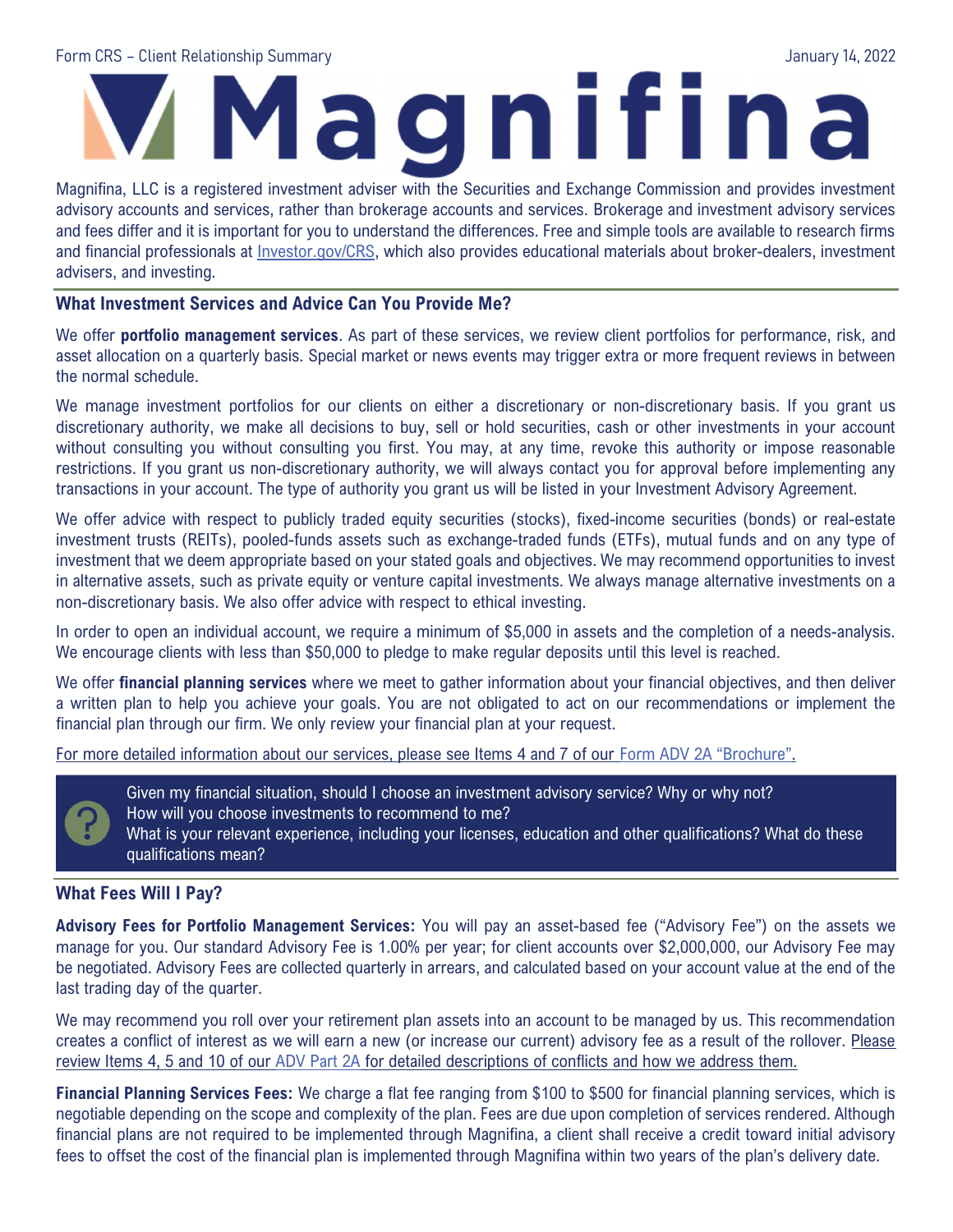Other Fees and Costs: In addition to our fees, clients may be subject to brokerage fees, transaction charges, handling fees, custodial fees, service charges, ticket charges or other fees in connection with our custodian broker partnerships. Other fees and expenses that the Client may pay include retirement plan fees, mutual fund sales loads, 12(b)-1 marketing fees charged by mutual funds, contingent deferred sales charges, annuity fees including mortality and expense charges, and surrender charges.

You will pay fees and costs whether you make or lose money on your investments. Fees and costs will reduce any amount of money you make on your investments over time. Please make sure you understand what fees and costs you are paying.

For more detailed information about our fees and costs, please see Item 5 of our Form ADV 2A "Brochure".



#### What Are Your Legal Obligations to Me When Acting as My Investment Adviser? How Else Does Your Firm Make Money and What Conflicts of Interest Do You Have?

When we act as your investment adviser, we have to act in your best interest and not put our interest ahead of yours. At the same time, the way we make money creates some conflicts with your interests. You should understand and ask us about these conflicts because they can affect the investment advice we provide you. Here are some examples to help you understand what this means.

• We receive research and other products or services (i.e., soft dollar benefits) from broker-dealers at no charge. This is a conflict of interest, as we have an incentive to recommend and continue utilizing the broker-dealers that provide us with these free products and services.

For more information on the conflicts of interests we have and how we address them, please see Items 10, 11, 12 and 14 of our Form ADV 2A "Brochure".



How might your conflicts of interest affect me, and how will you address them?

#### How Do Your Financial Professionals Make Money?

Asher Rogovy is the sole financial professional authorized to provide investment advice and is compensated on a discretionary basis based on the overall profits of Magnifina. This presents a conflict of interest in that Magnifina has an incentive to encourage you to increase the assets in your account.



As a financial professional, do you have any disciplinary history? For what type of conduct?

#### Do You or Your Financial Professionals Have Legal or Disciplinary History?

No. Visit Investor.gov/CRS for a free and simple search tool to research Magnifina and our financial professionals.

For more information about our investment advisory services or to request the most current version of this relationship summary, please go to Magnifina.com the SEC's website at www.adviserinfo.sec.gov or call our office at 800-732-0818.



Who is my primary contact person? Is he or she a representative of an investment adviser or a broker-dealer? Who can I talk to if I have concerns about how this person is treating me?



85 Broad St, Fl 16 New York, NY 10004 800-732-0818, ext. 701 magnifina.com help@magnifina.com